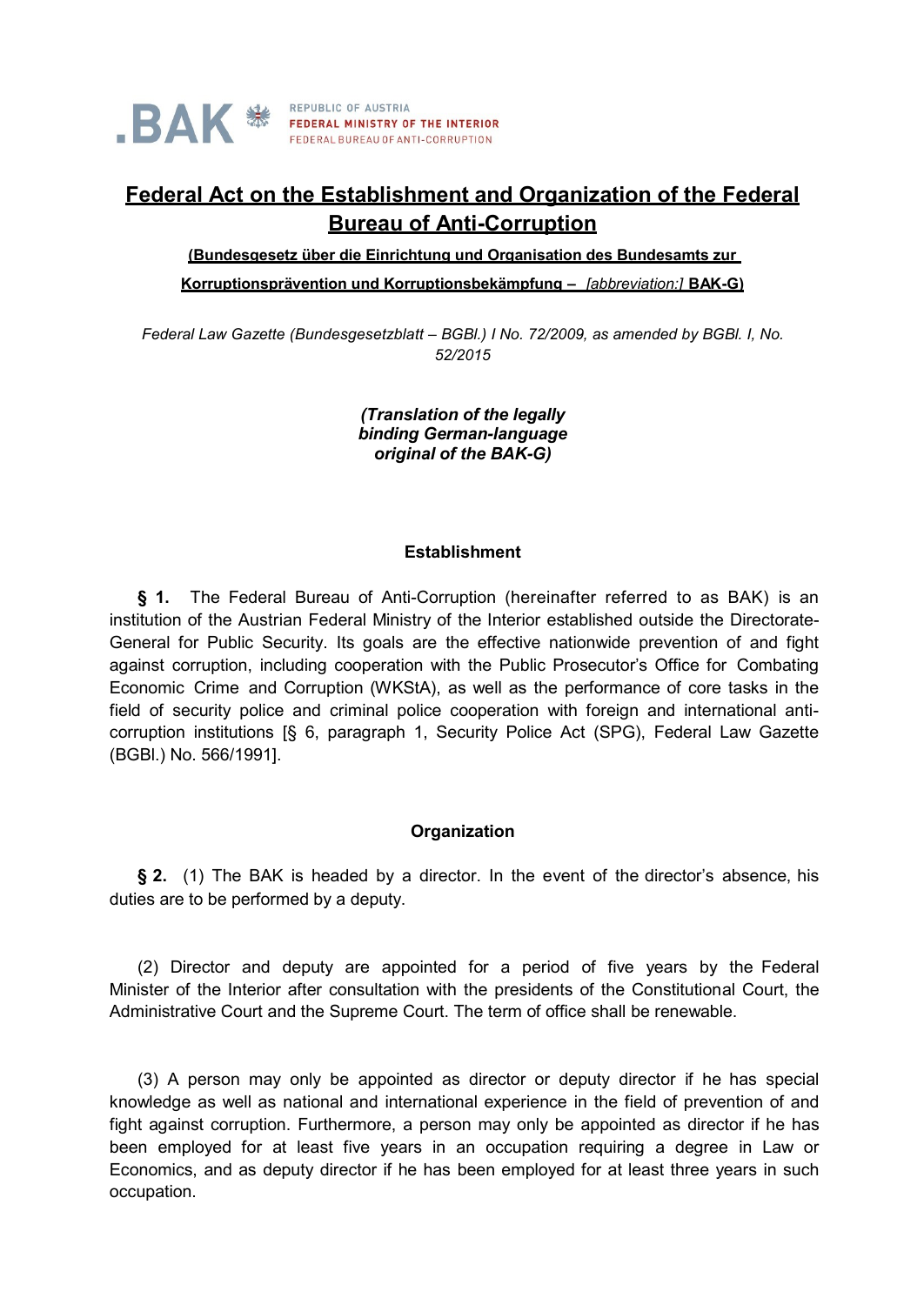(4) A person may not be appointed as director or deputy director if he is a member of the federal government, a government of a Land, or a general representative body, or if he has held one of these positions in the previous six years.

(5) For the selection of the other employees of the BAK, account should be taken of whether they have the legal and other knowledge, skills and aptitudes required to fulfil the tasks of the specific post, as well as sufficient relevant work experience. Prior to their employment, director and deputy shall be consulted.

(6) Director and deputy are not permitted to engage in any gainful outside employment with the exception of publications and teaching activities.

### **Rules of Procedure of the BAK**

§ 3. The director shall determine who is responsible for approving decisions to be taken in accordance with the distribution of functions, in which matters this approval is reserved to himself, and who has the right to approve in the event of absences (rules of procedure).

#### **Tasks**

**§ 4.** (1) The BAK has nationwide jurisdiction in security and criminal police matters concerning the following criminal offences:

- 1. Abuse of official authority (§ 302 of the Austrian Penal Code (StGB), Federal Law Gazette (BGBl.) No. 60/1974),
- 2. Corruptibility (§ 304 StGB),
- 3. Acceptance of an advantage (§ 305 StGB),<br>4. Acceptance of an advantage for the purpose
- Acceptance of an advantage for the purpose of exerting influence (§ 306 StGB),
- 5. Bribery (§ 307 StGB),
- 6. Offering an advantage (§ 307a StGB),
- 7. Offering an advantage for the purpose of exerting influence (§ 307b StGB),
- 8. Illicit intervention (§ 308 StGB),
- 8a. Breach of official secrecy (§ 310 StGB),
- 8b Breach of § 18 of the Information Management Act, Federal Law Gazette (BGBI.) I No. 102/2014
- 9. Breach of trust due to abuse of an official function or due to involvement of an office holder (§ 153, paragraph 3, § 313, or in conjunction with § 74, paragraph 1, no. 4a, StGB),
- 10. Acceptance of gifts by persons holding a position of power (§ 153a StGB),
- 11. Agreements restricting competition in procurement procedures (§ 168b StGB) as well as serious fraud (§ 147 StGB) and commercial fraud (§ 148 StGB) on the basis of such agreement,
- 12. Acceptance of gifts and bribery of employees or agents (§ 309 StGB),
- 13. Money laundering (§ 165 StGB), if the assets arise from the offences 1 to 8, 9, 11 (second and third case) or 12; criminal associations or organizations (§§ 278 and 278a StGB), if they intend to commit the offences 1 to 9 or 11 (second and third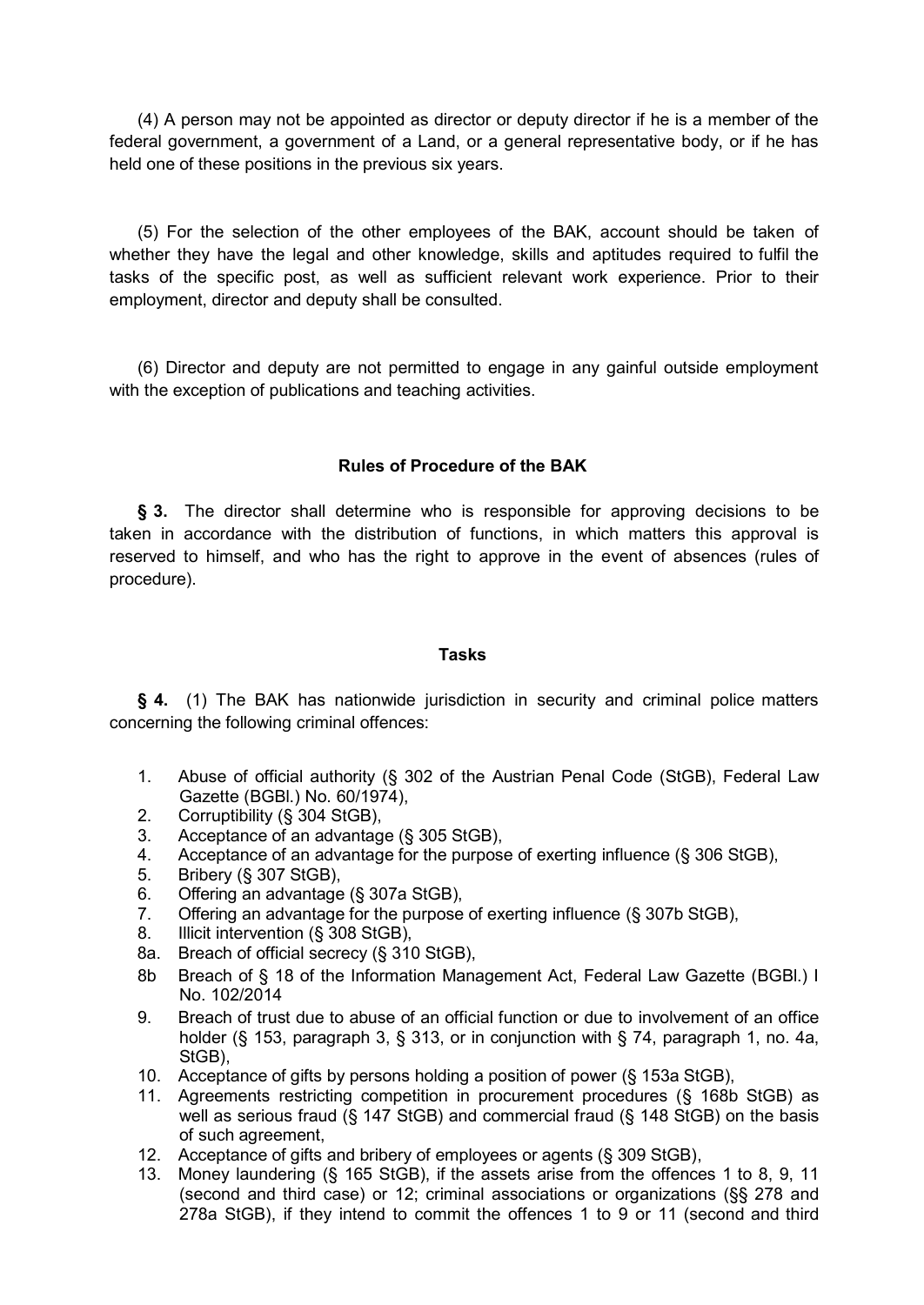case),

- 14. Acts punishable pursuant to the StGB as well as to other laws relevant to criminal law, if they are related to the offences 1 to 13 and are subject to prosecution by the BAK upon written order by a court or public prosecutor's office,
- 15. Acts punishable pursuant to the StGB as well as to laws relevant to criminal law concerning public employees of the Federal Ministry of the Interior, to the extent that they shall be prosecuted by the BAK upon written order by a court or public prosecutor's office.

In the cases defined in § 4, paragraph 1 (11-13), BAK-G, the BAK, pursuant to § 28, paragraph 1, sentence 2, Austrian Penal Code (StGB), may only be the authority in charge if the above mentioned criminal offences are relevant for determining the extent of the punishment.

(2) The BAK is responsible for cooperation in investigations within the framework of international police cooperation and administrative assistance in the cases referred to in  $\S$  4, paragraph 1. Furthermore, the BAK is responsible for cooperation with foreign authorities and international institutions in the field of prevention of and fight against corruption in general, and, in particular, exchange of experience in this area. § 4, paragraph 1, of the Criminal Intelligence Service Austria Act (BKA-G), Federal Law Gazette (BGBl.) I No. 22/2002, remains unaffected.

(3) The BAK shall analyse corruption phenomena, gather information on preventing and combating them and develop appropriate preventive measures. In this context, the BAK is responsible for strengthening the willingness and abilities of individuals as well as territorial communities or authorities to obtain knowledge about measures for the prevention of corruption and promotion of integrity and, accordingly, to develop an awareness of this issue.

# **Reporting Centre**

**§ 5.** Without prejudice to their duties to report defined by the Austrian Code of Criminal Procedure (StPO) 1975, Federal Law Gazette (BGBl.) No. 631/1975, law enforcement authorities or departments getting notice of a criminal offence defined in § 4, paragraph 1 (1- 15), shall report this offence as soon as possible in writing to the BAK (duty to report). Federal employees shall not be prevented from reporting allegations or suspicious circumstances concerning § 4, paragraph 1 (1-15), directly to the BAK without going through the official channels (right to report).

### **Cooperation with other Authorities and Departments**

**§ 6.** (1) Without prejudice to the duty to report defined in § 5, the law enforcement authorities or departments, unless otherwise ordered by the BAK or the Public Prosecutor's Office for Combating Economic Crime and Corruption (WKStA) (§ 20a, paragraph 2, Austrian Code of Criminal Procedure [StPO]), shall take all investigative measures that cannot be delayed, e.g. measures to prevent the imminent loss of evidence.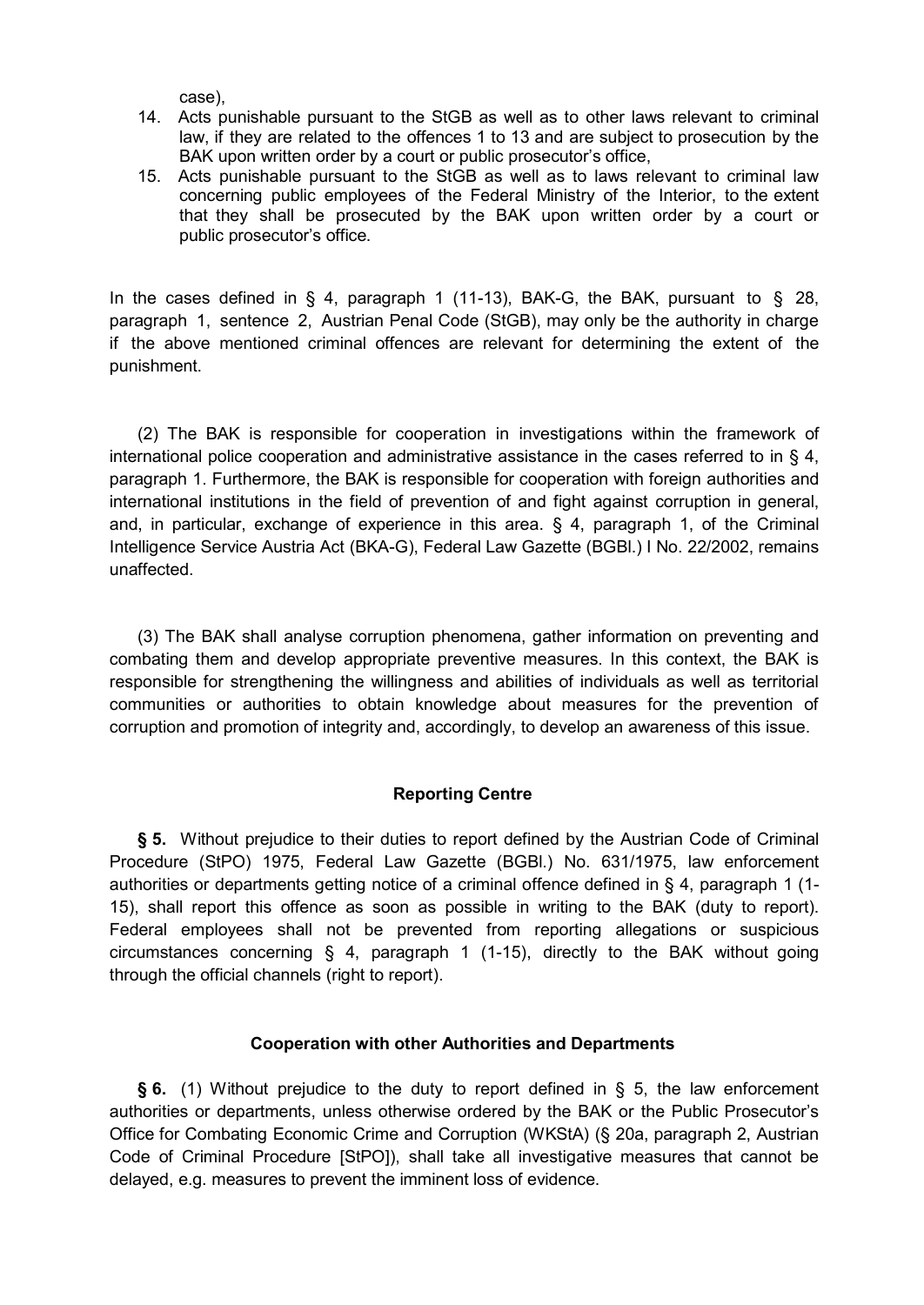(2) For reasons of expediency, the BAK may assign certain investigations to other law enforcement authorities and departments. It may also order the respective entity to directly report to the BAK, at regular or specified intervals, on the progress of a case.

(3) The BAK may transfer investigations to other competent law enforcement authorities and departments if there is no particular public interest regarding the importance of the criminal offence or of the person investigated. The relevant public prosecutor's office shall be informed of such transfer.

#### **Instructions**

**§ 7.** Instructions given to the BAK regarding the investigation of a specific case shall be issued in writing and justified. An oral instruction issued in advance due to special reasons, in particular in the case of imminent danger, shall be issued in writing as soon as possible thereafter.

### **Commission for Legal Protection**

**§ 8.** (1) To ensure specific legal protection regarding issues arising from the activities of the BAK, a Commission for Legal Protection, subordinate to the Federal Minister of the Interior and consisting of the Legal Protection Officer defined in § 91a of the Austrian Security Police Act (SPG) as well as of two additional members, is established.

(2) The two additional members referred to in paragraph 1 are appointed by the Federal President of Austria upon proposal by the Federal Government and after consultation with the Presidents of the Constitutional, Administrative and Supreme Courts for a period of five years. Appointments may be renewed.

(3) A person may not be appointed as additional member such as defined in paragraph 1 if he has held the position of director or deputy director of the BAK in the twelve preceding years. Furthermore, for the appointment of the additional members, the rules on incompatibility set out in § 91b, paragraph 1, of the Austrian Security Police Act (SPG) apply.

(4) The appointment as an additional member expires in the case of renunciation or death, or when the new appointment or reappointment becomes effective. If there is reason to doubt the complete impartiality of an additional member, he shall refrain from performing any tasks in the particular case.

(5) In order to carry out the administrative work of the Commission for Legal Protection, the Federal Minister of the Interior shall provide the necessary equipment and personnel.

(6) The members of the Commission for Legal Protection are entitled to receive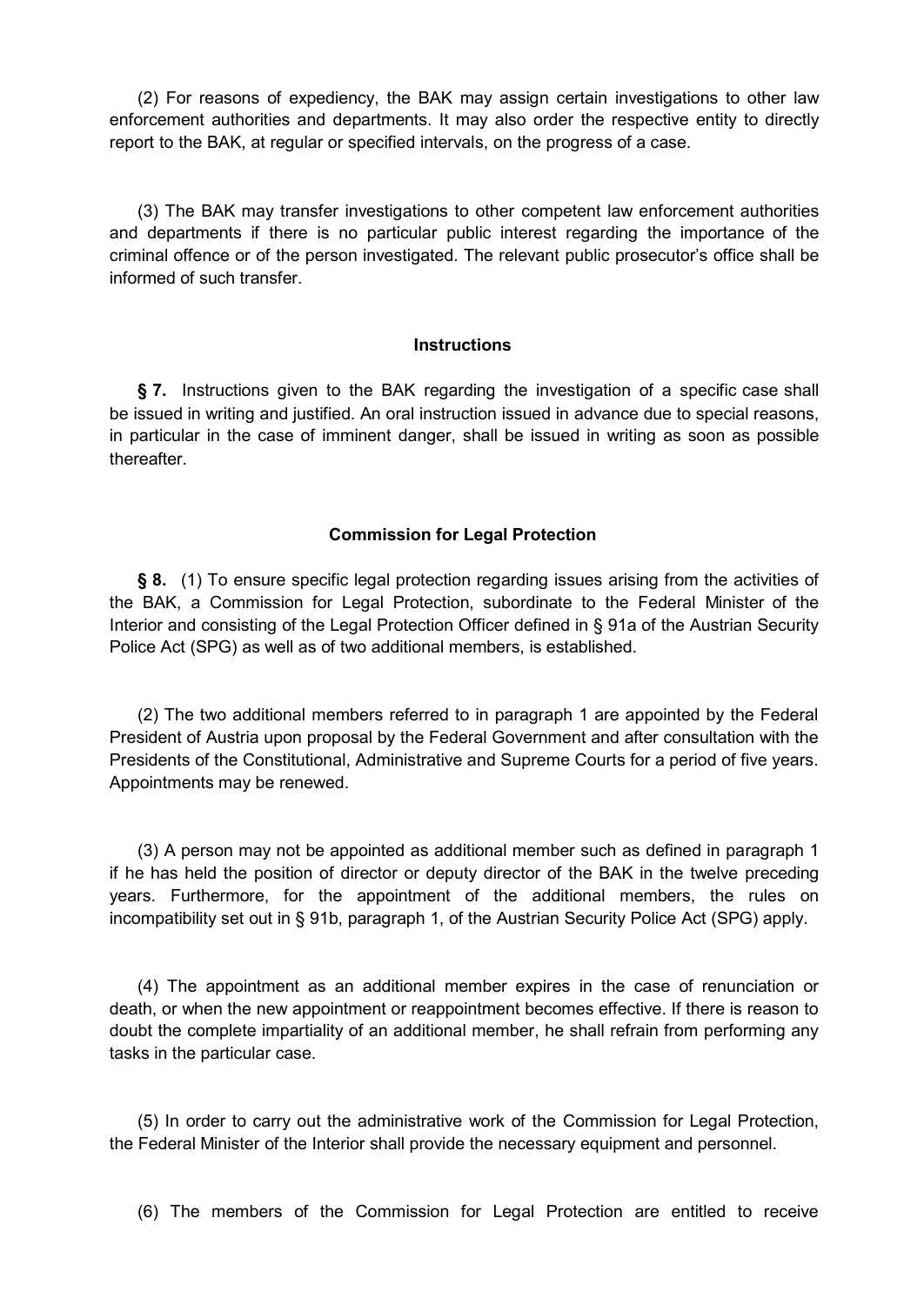remuneration commensurate with the time and effort required. The remuneration is calculated according to the fixed rates set out in the regulation on the remuneration of legal protection officers (Federal Law Gazette [BGBl.] II No. 116/2016).

## **Duties and Rights of the Commission for Legal Protection**

**§ 9.** (1) The Commission shall investigate allegations concerning the activities of the BAK that are not manifestly unfounded if the persons concerned do not have a legal remedy at their disposal.

(2) The members of the Commission for Legal Protection are independent in the performance of their duties and not bound by instructions. They are subject to official secrecy.

(3) At any time, the BAK shall allow the Commission for Legal Protection access to all documents and records necessary for the performance of the Commission's duties and, at the Commission's request, provide it with free copies of individual files; in this respect official secrecy does not apply towards the Commission. However, official secrecy does apply regarding information and documents revealing the identity of persons or sources that – if made public – would endanger the security of the nation or of persons, as well as regarding copies including information that  $-$  if made public  $-$  would endanger the security of the nation or of persons.

(4) The Commission for Legal Protection may report on its findings to the Federal Minister of the Interior or – where deemed appropriate – to the public at any time. Moreover, the Commission for Legal Protection may address recommendations to the Federal Minister of the Interior or the director.

(5) By 30 April of the following year at the latest, the Commission for Legal Protection presents an annual report on the performance of its functions to the Federal Minister of the Interior. In accordance with the right to information and inspection laid down in Article 52a of the Federal Constitutional Act (B-VG), the Federal Minister of the Interior shall make this report available, at its request, to the Permanent Subcommittee of the Parliamentary Committee on Internal Affairs for the evaluation of measures to protect the constitutional institutions and their ability to act.

(6) The Commission for Legal Protection is neither responsible for tasks of the security police or criminal police, nor is it an administrative or disciplinary authority. It shall report relevant facts to the competent authorities.

# **Staff Representation**

**§ 10.** The staff of the BAK is represented by the central staff committee of the Federal